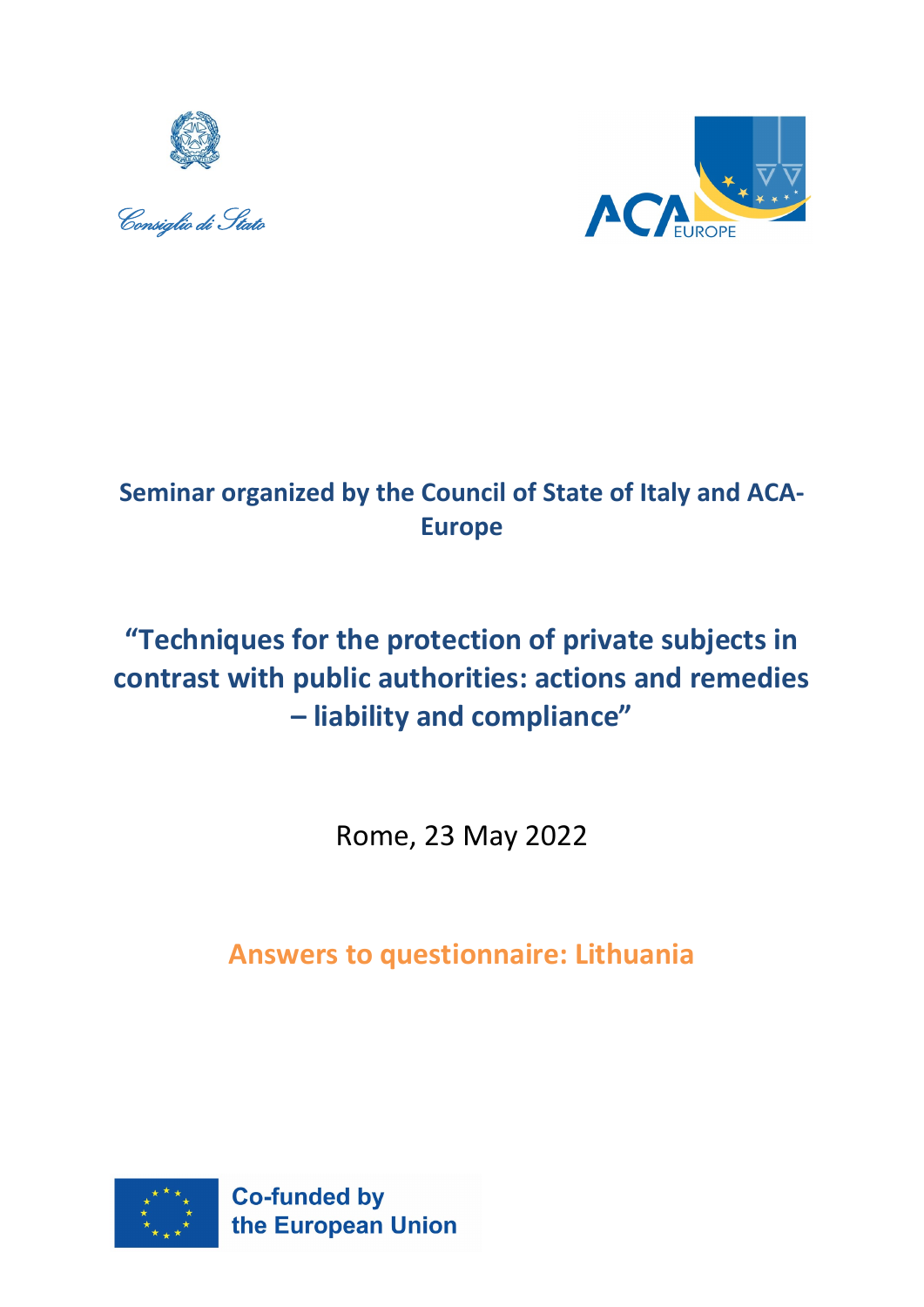## **LEGAL PROCEEDINGS THAT CAN BE BROUGHT BEFORE THE ADMINISTRATIVE COURT**

- **1. In your legal system, which judges are competent to pronounce on disputes in which one of the parties is the public administration?**
	- **-** An ordinary judge
	- **-** An administrative judge
	- **-** A judge who deals with special areas
	- **-** Others

In the Lithuanian legal system, the jurisdiction of the administrative court is defined by the Law on Administrative Proceedings (Art. 17). According to its provisions, administrative courts decide cases relating to lawfulness of legal acts passed and actions (or omission) performed by the entities of public administration (or delay of such actions) and hears disputes in which the Public Administration body acts by implementing special powers conferred upon it.

However, if the Public Administration body enters a legal dispute over matters of private nature (i. e. other than exercising its special powers), such cases are heard by ordinary judges of general jurisdiction courts.

## **2. Which actions can be brought before the administrative court in view of the exercise of administrative powers?**

- **-** Annulment of administrative acts
- **-** Action of condemnation
- **-** Other actions

The Law on Administrative Proceedings (Art. 17) enumerates a variety of cases (which dovetails with type of actions brought before the court) that can be tried in administrative courts (e. g. lawfulness of legal acts passed and actions (omissions or delays) performed by the entities of public / municipal administration, compensation for damage caused by unlawful actions of public administration entities; payment, repayment or exaction of taxes, other mandatory payments and levies, the application of financial sanctions and the tax disputes; office-related disputes, where one of the parties is a public or municipal servant, complaints by aliens about the refusal to issue permits for residence and work in Lithuania or withdrawal of such permits etc.). The precondition for applying to an administrative court is the legal interest of the claimant – the violation of claimant's individual rights (except for the cases where a broader public interest is protected). Therefore, cases roughly fall under three categories: cases relating to defence of one's subjective rights, cases relating to defence of legally protected interests, cases relating to breaches of election or referendum laws. There is also a separate category of cases where legality of a regulatory administrative act is challenged. Actions, therefore, can be expressed as those where claimant asks to annul the adopted administrative act (or its part), to change some part of the adopted act (e. g. to lower the imposed fine), to reimburse a loss or damages caused by unlawful actions of the administration, to oblige the authority to undertake certain actions or to review legality of regulatory administrative act.

## **3. From which sources can actions be brought before the administrative court?**

- **-** Law
- **-** Public authority regulations
- **-** Guidelines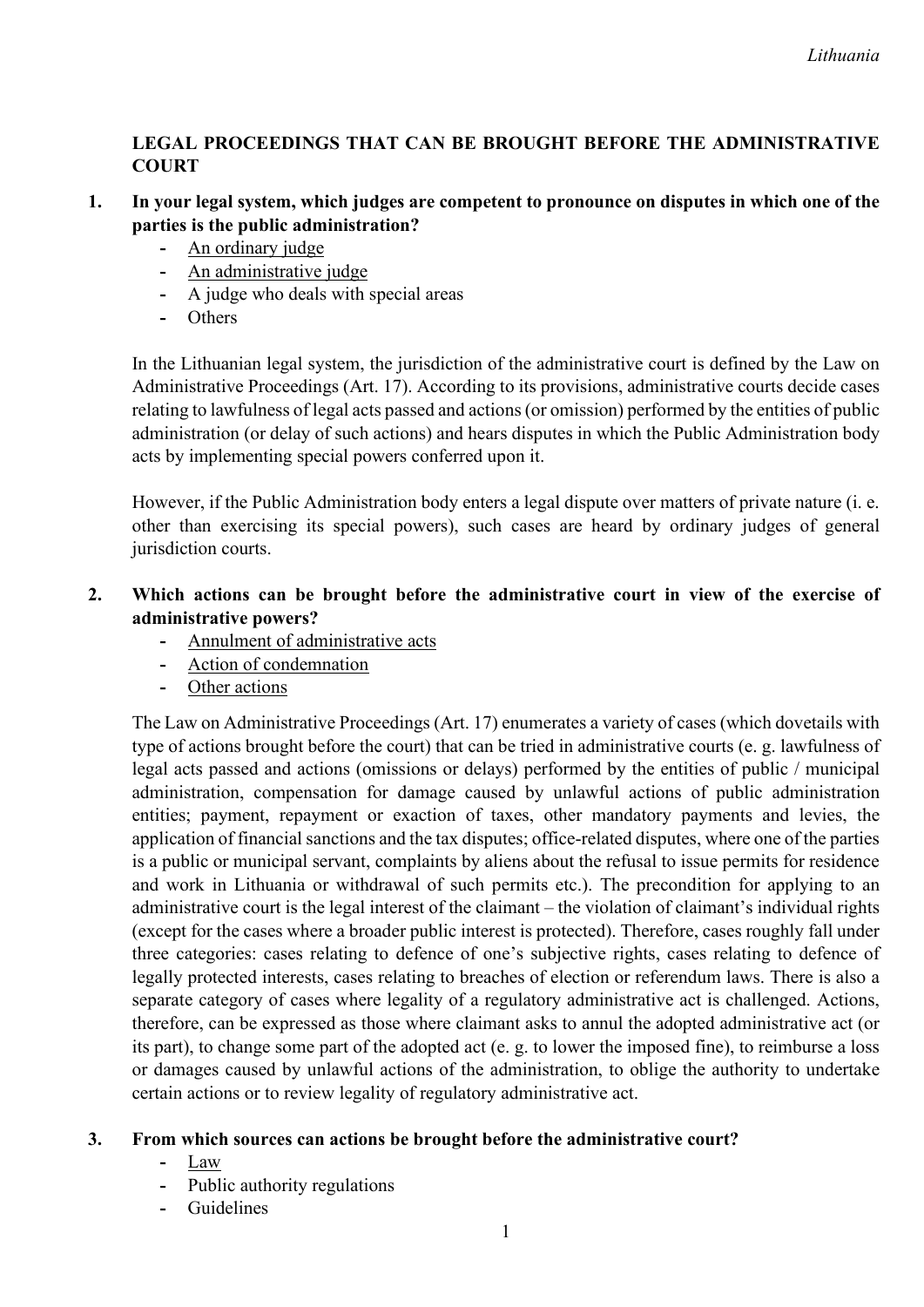- **-** Supreme Court rulings
- **-** Other

Actions that can be brought before the court are regulated by the law (see Law on Administrative Proceedings).

#### **4. Which administrative decisions can be challenged?**

- **-** Administrative acts which have a specific recipient
- **-** General acts and regulations
- **-** Acts inherent to the procedure
- **-** Political acts

Usually, it is the administrative acts with a specific recipient that are addressed in front of the court. General acts or regulations can be scrutinized only as far as they are challenged through a procedure foreseen in the Law on Administrative Proceedings which regulates a review of legality of a regulatory administrative act *in abstracto*.

It is worth noting that purely political acts (i. e. such that embody state power bestowed upon certain subjects) cannot be challenged in administrative courts (e. g. Presidential decree on state's awards). Neither can intermediate decisions issued by the Public Administration bodies (as they do not entail any autonomous legal consequences).

#### **5. On the grounds of which defects can the annulment of an administrative act be requested?**

- **-** Breaches of the law
- **-** Breaches of competence
- **-** Technicalities of general principles
- **-** Other

Any of the above can be considered a reason sufficient enough to annul the contested act. Precise grounds are enumerated in Art. 91 of the Law on Administrative Proceedings, which allows to annul a contested act (or a part thereof) if it is:

1) illegal in essence, i.e., conflicting by its contents with legal acts of superior power;

2) illegal by reason of being adopted by an entity of administration acting outside the remit of its competence;

3) illegal as it was adopted in violation of the basic procedures, especially the rules which were to ensure objective evaluation of all circumstances and validity of the decision.

Law also recognizes that the contested act (or a part thereof) may be annulled on other grounds recognised as material by the administrative court.

## **6. Can the judge partially annul the challenged administrative act?**

- **-** Yes
- **-** No

Given only a part of a challenged act is deemed not to be in accordance with law, judge is entitled to annul such part and not revoke the entire act (Art. 88(2) of the Law on Administrative Proceedings).

#### **7. Can the judge substitute the Administration by modifying the content of the administrative act?**

- **-** Yes
- **-** No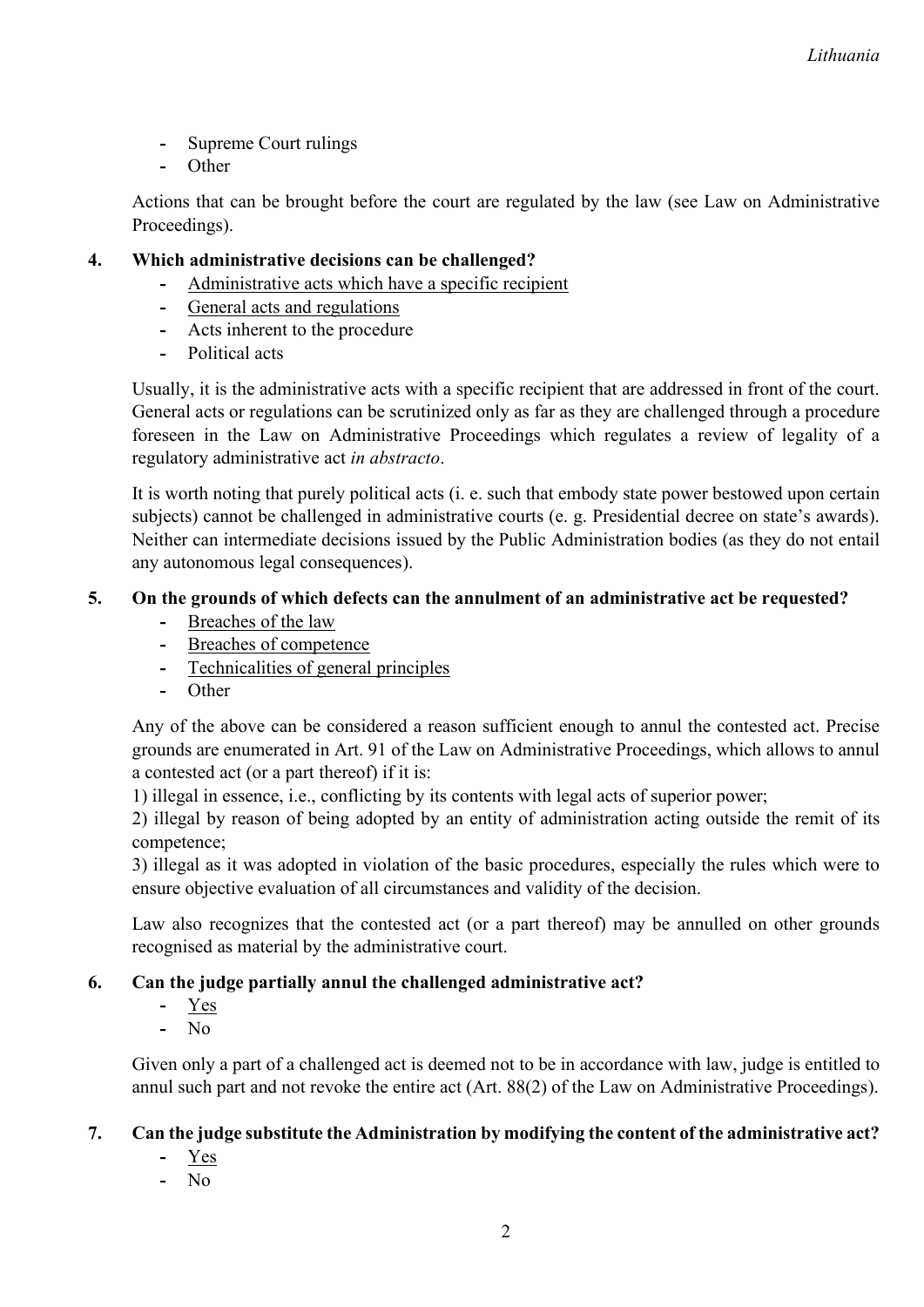To a certain extent. It largely depends on a case and questions raised. For example, the judge has a power to change a financial penalty charged or a measure applied (both its type and extent, e. g. in time) by the Administration, to rescind only a part of contested act.

## **8. When the judge annuls the challenged act, can he dictate provisions which the P. A. must abide by in the review proceedings of the subject-matter of the litigation?**

- **-** Yes
- **-** No

Although usually it is not flat out stipulated as provisions that P. A. must follow, often there definitely is a guidance for future act in case the challenged act (or its part) is rescinded. For example, the court might point out certain principles, legal institutes or concepts of law that must be born in mind and adhered to in the new attempt of reasoning P. A.'s decision.

## **9. When do the effects of the jurisdictional annulment of an administrative act become applicable?**

- **-** From the date of the adoption of the act (*ex tunc*)
- **-** From the date on which the judgement becomes final (*ex nunc*)
- **-** Other

According to the Law on Administrative Proceedings (Art. 94) the annulment of the contested legal act (action) shall signify restoration in a certain specific case of the *status quo* which existed before the making of the contested act (action), i. e., the claimant is granted restoration of the infringed rights or lawful interests. However, the legal power of another legal act in effect before the annulled act shall not be restored *per se*.

That is not the only rule though – in cases where court reviews legality of a regulatory administrative act, such act, as a rule, may not be applicable from the day of official announcement of the effective decision of the administrative court on the recognition of the relevant regulatory administrative act (a part thereof) as illegal. Nevertheless, having regard to the specific circumstances of the case and having assessed the possibility of negative legal consequences, the administrative court may establish in its decision that the annulled regulatory administrative act (or a part thereof) may not be applicable from the day of its adoption (the Law on Administrative Proceedings, Art. 118(2)). Such situation may also arise if court temporarily grants suspension of the validity of the regulatory administrative act as a precautionary measure.

## **10. Can the judge modulate the effects over time of the ruling of annulment of an administrative act?**

- **-** Yes
- **-** No
- **-** Other

In a specific instance. For example, when the court assesses legality of a regulatory administrative act *in abstracto*, the announcement of decision on the Register of Legal Acts may be postponed. This effectively means that the contested act will not be rescinded until that date, even though court has already found it to be incompatible with the law. As the Law on Administrative Proceedings states (Art. 118(3)), the administrative court may suspend the validity of the regulatory administrative act (or part thereof) recognised illegal until the coming into effect of the court decision.

## **11. Can the act of ordering payments for damages be proposed autonomously or must it always be proposed together with other kinds of actions?**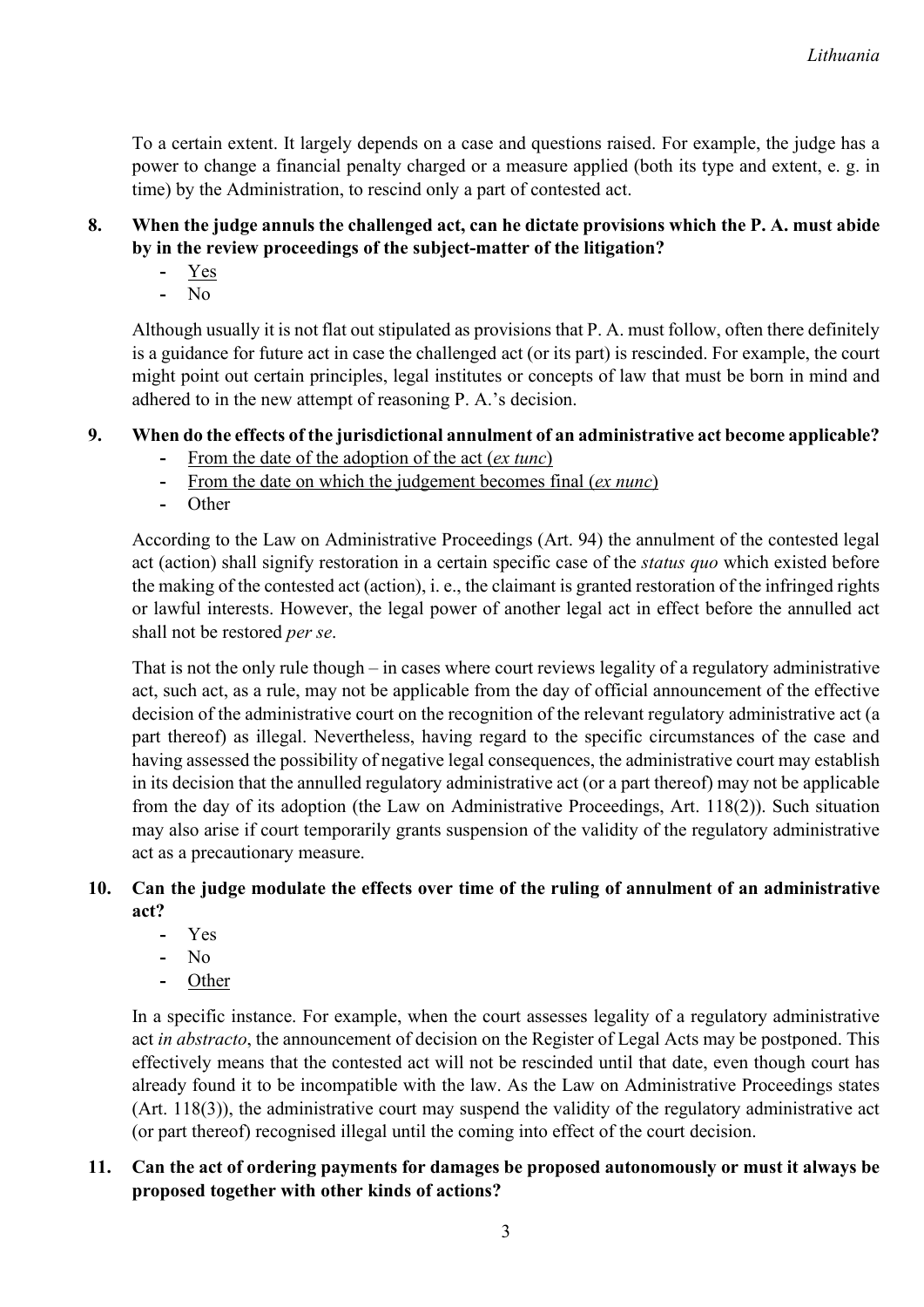**-** Yes

**-** No

**-** Only in certain cases

Compensatory actions in cases where the state's unlawful actions have caused damage to the claimant can be brought autonomously.

## **12. In the light of what kind of behaviour is the compensatory action for damages feasible when dealing with a Public Administration?**

- **-** Implementation of an illegal and detrimental administrative act
- **-** Non-observance of the deadline of the procedure
- **-** Lesion of good faith and trust
- **-** Resultant behaviour of the public administration
- **-** Other

Compensatory action for damages can be brought to court if authorities (i. e. Public Administration bodies) failed to act in accordance with requirements laid out in law. This entails not only ignorance of strictly imperative rules, but also use of discretion conferred upon the authority in other than lawprescribed manner. That is, a Public Administration body has to commit a quite glaring breach of discretionary power (either through action or omission thereof) which might manifest itself as a violation of obvious legal norms or legal principles.

However, the mere fact that certain procedure of administrative offence has been terminated does not in itself suggest that actions leading to it were unlawful.

## **13. Which are the different kinds of reimbursable damages?**

- **-** Material damage
- **-** Non-material damage
- **-** Loss of opportunity

## **14. Does the omission of lodging an action of annulment result in elision or reduction of the compensatory damages?**

- **-** Yes
- **-** No
- **-** Other

According to the Civil Code, one of the prerequisites of civil liability is unlawful actions. Therefore, whenever claim for damages is brought to the court, it has to be established whether particular actions of the Public Administration body did fall under the category of "unlawful". If an institution failed to perform certain actions and did so unlawfully, the mere fact of claimant's passiveness in not pursuing higher instances to mitigate outcomes of such behaviour does not mean that the actions (or the lack of thereof) are deemed lawful. However, if certain damages are related not only to P. A. B.'s, but also claimant's actions, damages awarded to the latter can be reduced.

## **15. In order to award compensatory damages, is proof of the responsibility of the public administration required? If your reply is affirmative, which party is obliged to provide said proof?**

- **-** Yes
- **-** No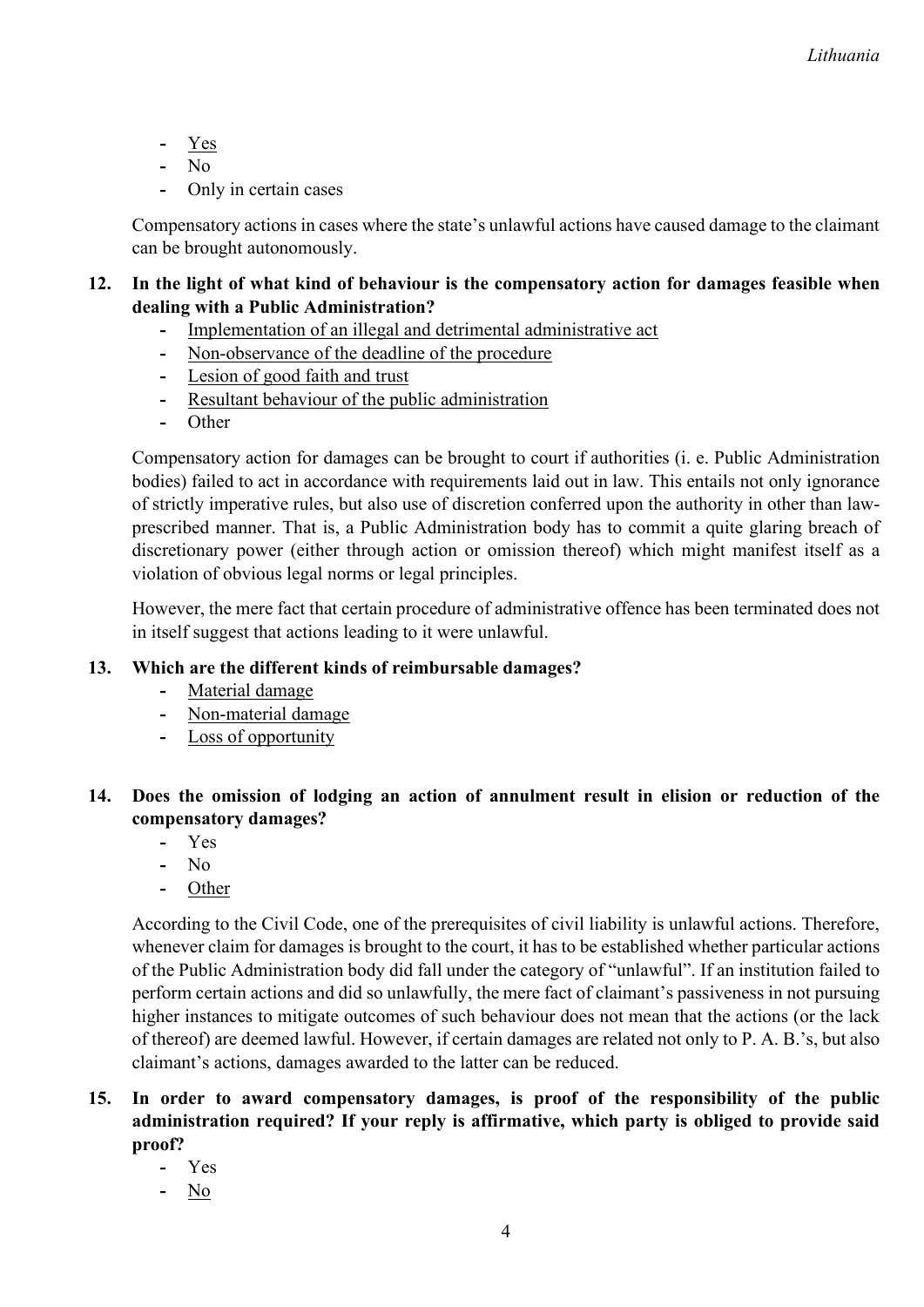There are 3 conditions that have to be present in order to award compensatory damages: unlawful action(s), damage and a causal link between the two. Authority is liable even in the voidness of any guilt.

#### **16. Can the judge convert** *ex officio* **one action into another?**

- **-** Yes
- **-** No

To an extent which manifests in the outcome of a trial. There are certain situations, e. g. where the claimant asks to rescind the act of the Public Administration body, but court obliges P. A. B. to reconsider the matter all over again instead.

#### **17. Is there a time-limit for the proposition of the compensatory action?**

- **-** Yes
- **-** No

According to the Civil Code (Art. 1.125(8)), there is a limitation period of 3 years.

## **18. Can the judge rule that the Administration implement an administrative act? If your reply is affirmative, what are the prerequisites for implementation?**

- **-** Yes
- **-** No

A judge can rescind the contested act and instruct the Administration to repeat its evaluation and adopt a new decision. He or she can also oblige the Administration to adopt an administrative act if it unjustifiably was not done before.

#### **SPECIAL PROCEDURES**

#### **1. Does your administration have provisions for special procedures?**

- **-** Yes
- **-** No

The Law on Administrative Proceedings describes several different cases categories derogating from the usual rules. E. g. review of a regulatory administrative act (Art. 112), application to submit a conclusion regarding members of municipal council or a mayor (Art. 120), filing petition on the decision of the EU (pertaining to the legal protection of personal data. Art.  $122<sup>1</sup>$ ), complaints about the infringement of the electoral and referendum laws (Art. 123), group complaints (Art. 126<sup>1</sup>), model judicial proceedings when there are numerous individual homogenous proceedings (Art. 127), application for a court order (pertaining to collection of debts. Art.  $131<sup>1</sup>$ ). Certain set of rules also apply to the renewal of proceedings (Art. 156) or ruling on provisional measures (Art. 70).

#### **2. What do the specialities consist of?**

- **-** Ways of introducing the appeal
- **-** Procedure time-limits
- **-** Jurisdiction of the court
- **-** Other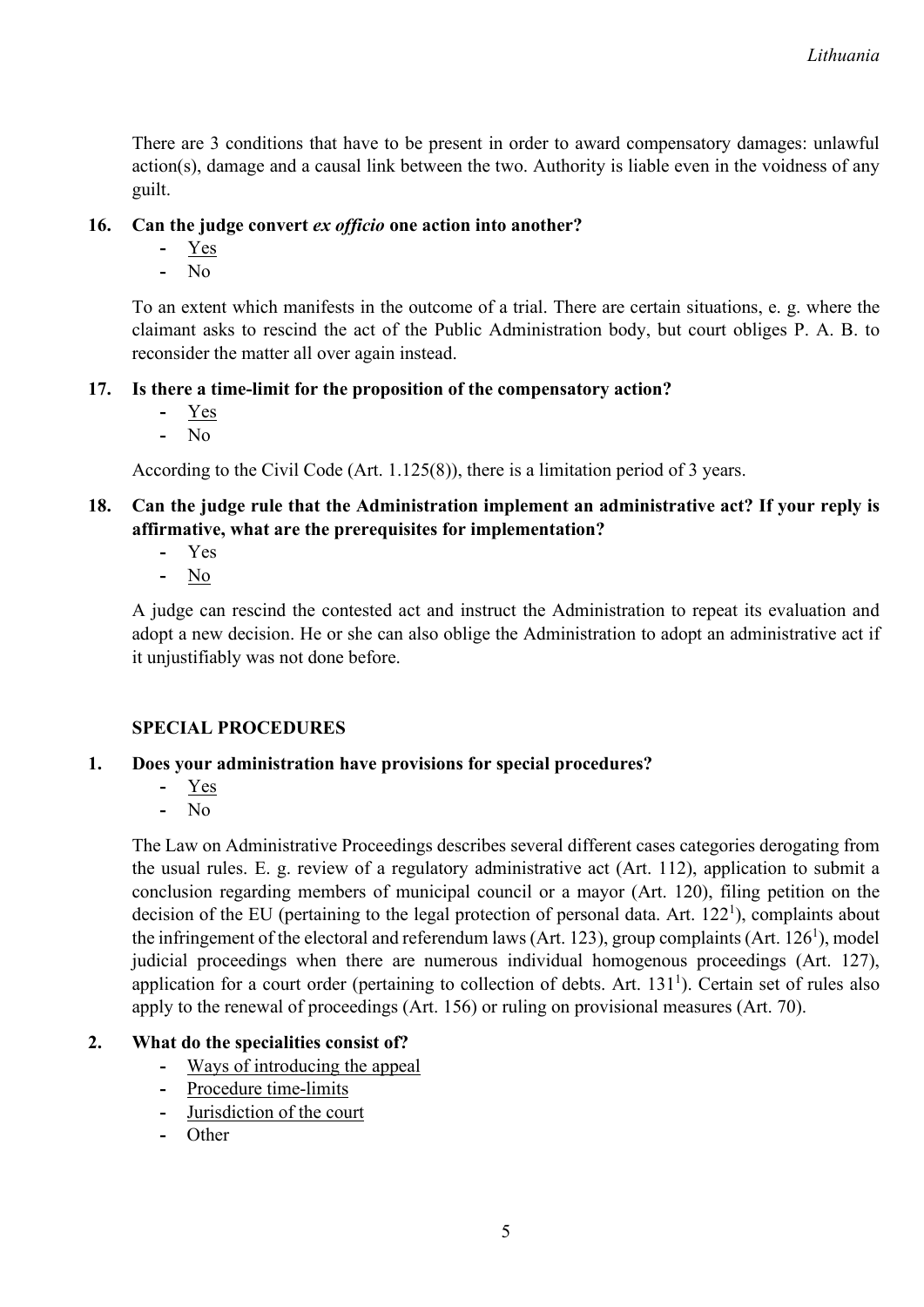It mostly has to do with imposed time limits, jurisdiction (e. g. only the Supreme Administrative Court can submit a conclusion regarding breach of an oath of a mayor), types of procedure that is followed and types of decisions that can be rendered etc.

#### **3. The special rites are established:**

- **-** According to subject (for example, tenders, procedures of expropriation, independent administration authorities)
- **-** According to actions
- **-** Both of the above

As it can be seen from the answer No. 1 above, each of the special procedures is linked with the subject of such procedure.

#### **4. Does your system provide for appeals against the silence of the Administration at the request for an administrative provision presented by a private individual?**

- **-** Yes
- **-** No

Though not as in some sort of "special procedure", claimant might bring forward a complaint if a Public Administration body fails to undertake certain actions that it is obliged to perform by law. Unduly delay or flat out omission to perform those actions suffices for judicial review. The Law on Administrative Procedure provides a rule (Art. 92) that in the cases relating to omission by an entity of public administration, i.e., failure to perform official duties or in the cases regarding delay in performing actions, the administrative court may adopt a decision obligating the appropriate entity of administration to make a relevant decision or comply with any other court order within the prescribed time limits.

#### **5. Do the Administrations comply spontaneously with the decisions of the administrative courts?**

- **-** Yes, always
- **-** No, never
- **-** In the majority of cases, in any case more than in 50% of cases
- **-** Hardly ever, in any case less than 50% of cases

#### **6. In your legal system, is there a special procedure for ensuring the integral execution of the sentence?**

- **-** Yes
- **-** No

The Law on Administrative Proceedings provides rules for execution of the decision (Art. 99). If the entity of public administration (or any other person) fails to perform the decision within 15 calendar days or within the time-limit set by the court, at the request of the claimant, the administrative court which adopted the decision issues a letter of enforcement by also ordering the enforcement thereof by the bailiff. Where the sums are recovered to the state budget or in case of recovery of damage resulting from illegal actions of entities of public administration, as well as in case of recovery of sums associated with office-related legal relations or payment of pensions, the court shall issue a letter of enforcement to the recovering entity without the request thereof.

#### **7. Are the judge's decisions which are not of the last resort immediately enforceable?**

**-** Yes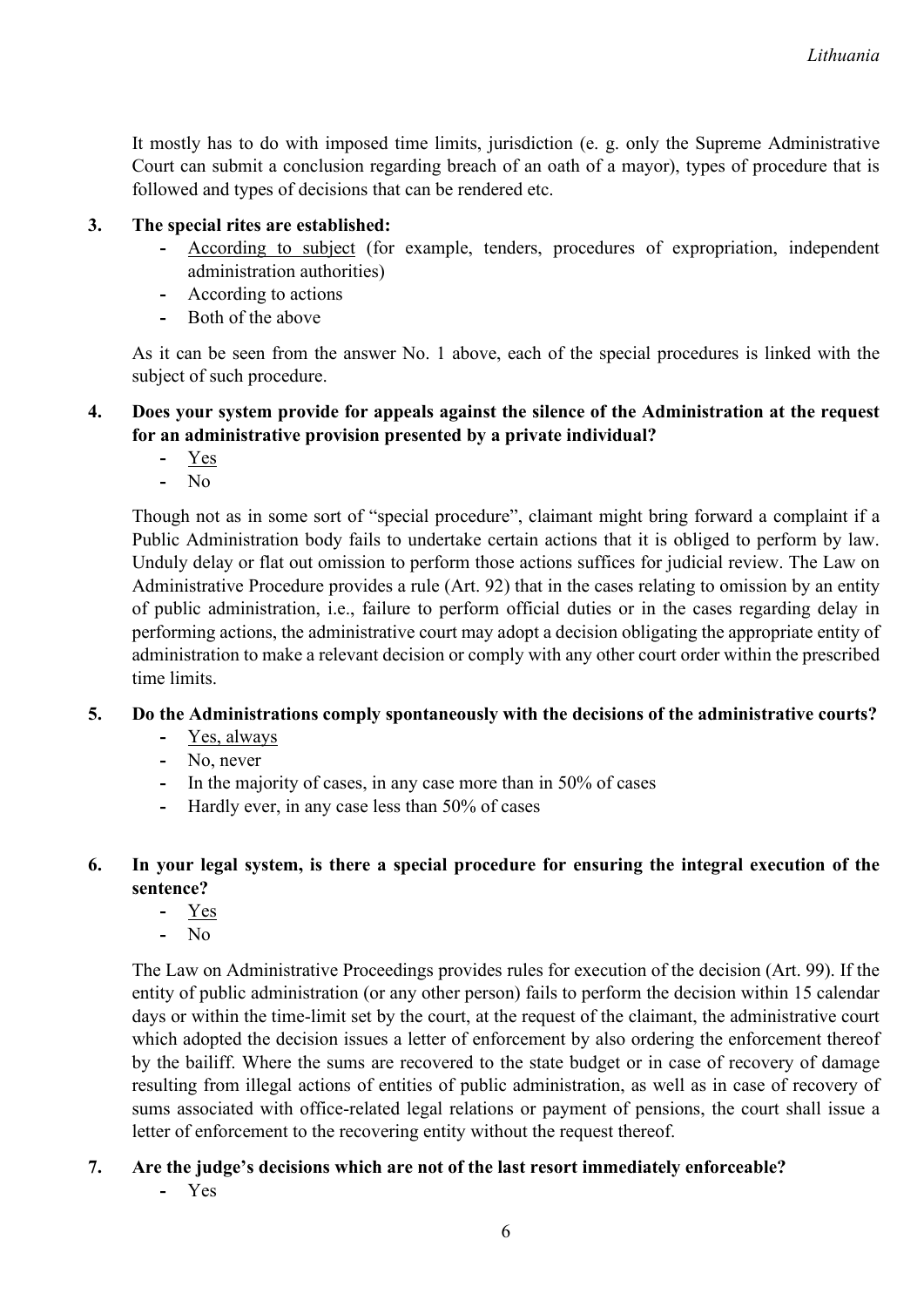**-** No

The Supreme Administrative Court renders decisions that are not subject to appeal.

- **8. Following the annulment of a decision characterized by discretionary power, the interested party is forced to challenge each of the ulterior negative decisions which have been deemed illegitimate by dint of defects which are different to those identified by the judge or, in alternative, are there certain mechanisms of "reduction" of the aforesaid discretionary power which ensure the definition of the litigation once and for all?**
	- **-** Yes
	- **-** No

## **PRECAUTIONARY MEASURES**

- **1. Does the proposition of an appeal automatically suspend the effectiveness of the administrative act?**
	- **-** Yes
	- **-** No

The mere fact of lodging an appeal does not in itself entail suspensive effects.

#### **2. In your legal system, are precautionary measures provided for?**

- **-** Yes
- **-** No

The Law on Administrative Proceedings regulates measures securing the claim (Art. 70). A judge can take provisional measures to ensure the claim by the reasoned application of the participants in the proceedings or on its own initiative. The claim can be secured at any stage of the proceedings as long as the participant in the proceedings reasons the claim and failure to take provisional measures may lead to irreparable or difficult to repair damage.

## **3. What kinds of decisions can the judge apply as a precautionary measure?**

- **-** The suspension of the challenged act
- **-** (if the subject of the challenge is the refusal of an application) a positive measure which provisionally anticipates the effects of the administrative act being contested
- **-** The order to the administration to re-examine the application on the strength of indications contextually provided by the judge
- **-** Whatever measure necessary to satisfy, in each case, the precautionary requests presented by both parties

The Law on Administrative Proceedings stipulates provisional measures as follows (Art. 70(3)):

- 1) granting an injunction restraining from certain actions;
- 2) halt of execution under the writ of execution;

3) temporary suspension of the validity of disputed individual legal act, even if it grants subjective rights to other person (not the claimant);

4) other measures applied by the court or the judge.

## **4. What are the conditions for the acceptance of a precautionary request?**

- **-** The probable validity of the action
- **-** The probable validity of the action together with a serious prejudice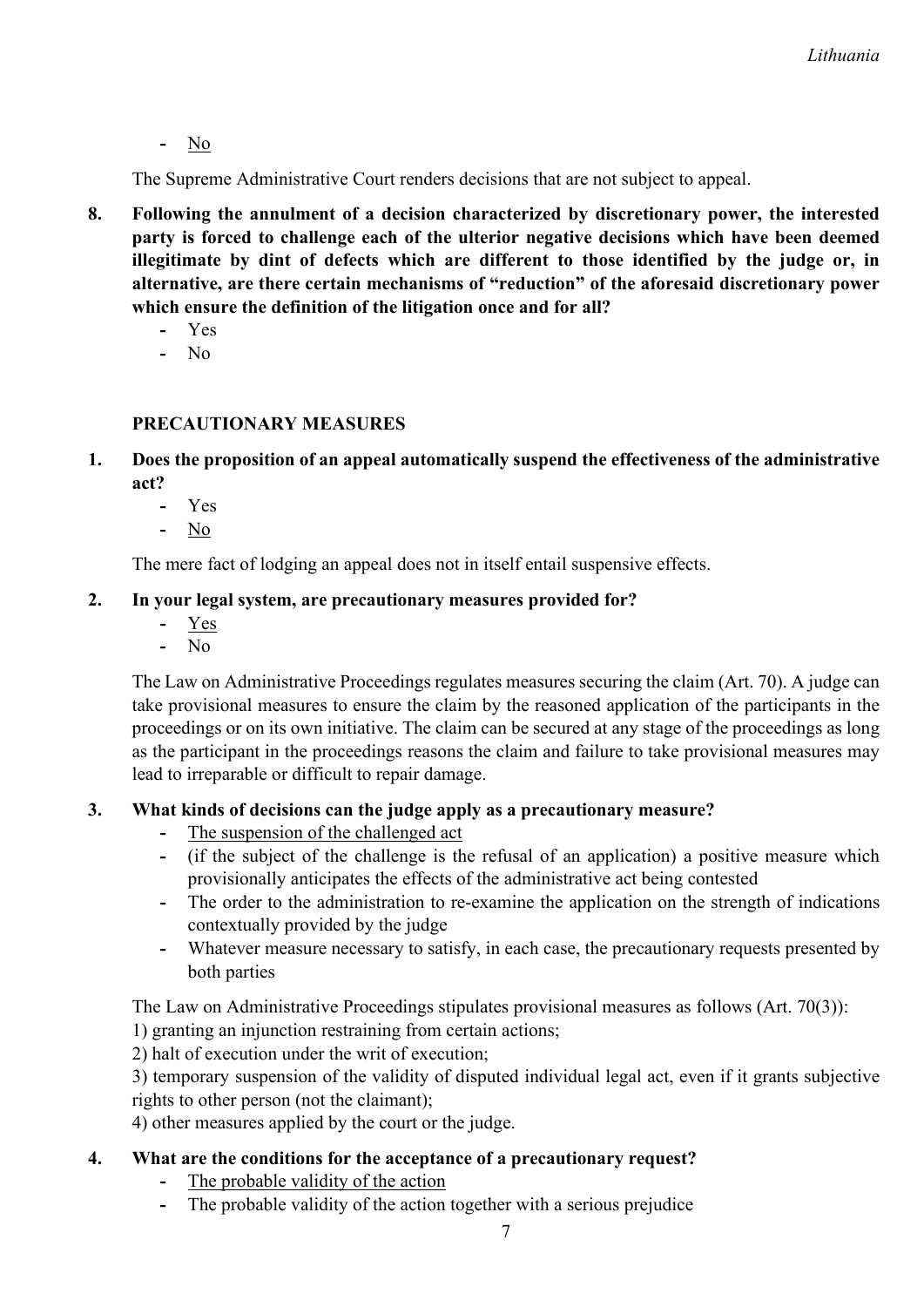- **-** The prevalence of public or private interest, based on the results of the equilibrium/assessment
- **-** The required prerequisites of trial law to accord precautionary measures vary according to the different types of litigation
- **-** Other prerequisites (please specify)

There are two main prerequisites necessary for a precautionary request to be accepted: firstly, participant has to reasonably base his motion (i. e. provide information (and evidence to support it) which would assure court that the final decision in participant's favour is feasible). Secondly, circumstances have to show that failure to take provisional measures may lead to irreparable or difficult to repair damage. Application of such measures must be adequate for the pursued purpose, proportional and not undermine public interest. Also, court only accepts those requests that are directly linked to claims already admitted by the court.

#### **5. Can the judge force the petitioner to pay bail?**

- **-** Yes
- **-** No
- **-** If yes, in which cases?

#### **6. Are precautionary measures generic?**

- **-** Yes
- **-** No are there some subjects in which precautionary measures are not admitted? Which?

#### **7. Can a precautionary request be introduced autonomously before the presentation of the main trial proceedings (***ante causam***)?**

- **-** Yes
- **-** No

Court only accepts those requests that are directly linked to claims submitted to the court (thus precautionary request can be introduced together with complaint or afterwards).

- **8. In the event of cautionary request** *ante causam***, does the precautionary decision of the judge lose effectiveness?**
	- **-** Yes, in the event that the interested party does not initiate main trial proceedings within the mandatory time-limit
	- **-** No, its effectiveness remains intact even if the main trial proceedings have not been initiated within the mandatory time-limit or even if the time-limit has expired
- **9. When dealing with the precautionary request, does your legal system provide specific procedure?**
	- **-** Yes

-

**-** No

There are specific rules when it comes to time limits. According to the Law on Administrative Proceedings (Art. 70(4)), the judge or the court shall hear the petition for securing the claim no later than within 3 business days from the receipt thereof, without notifying the respondent and other participants in the proceedings. If such a petition is filed together with the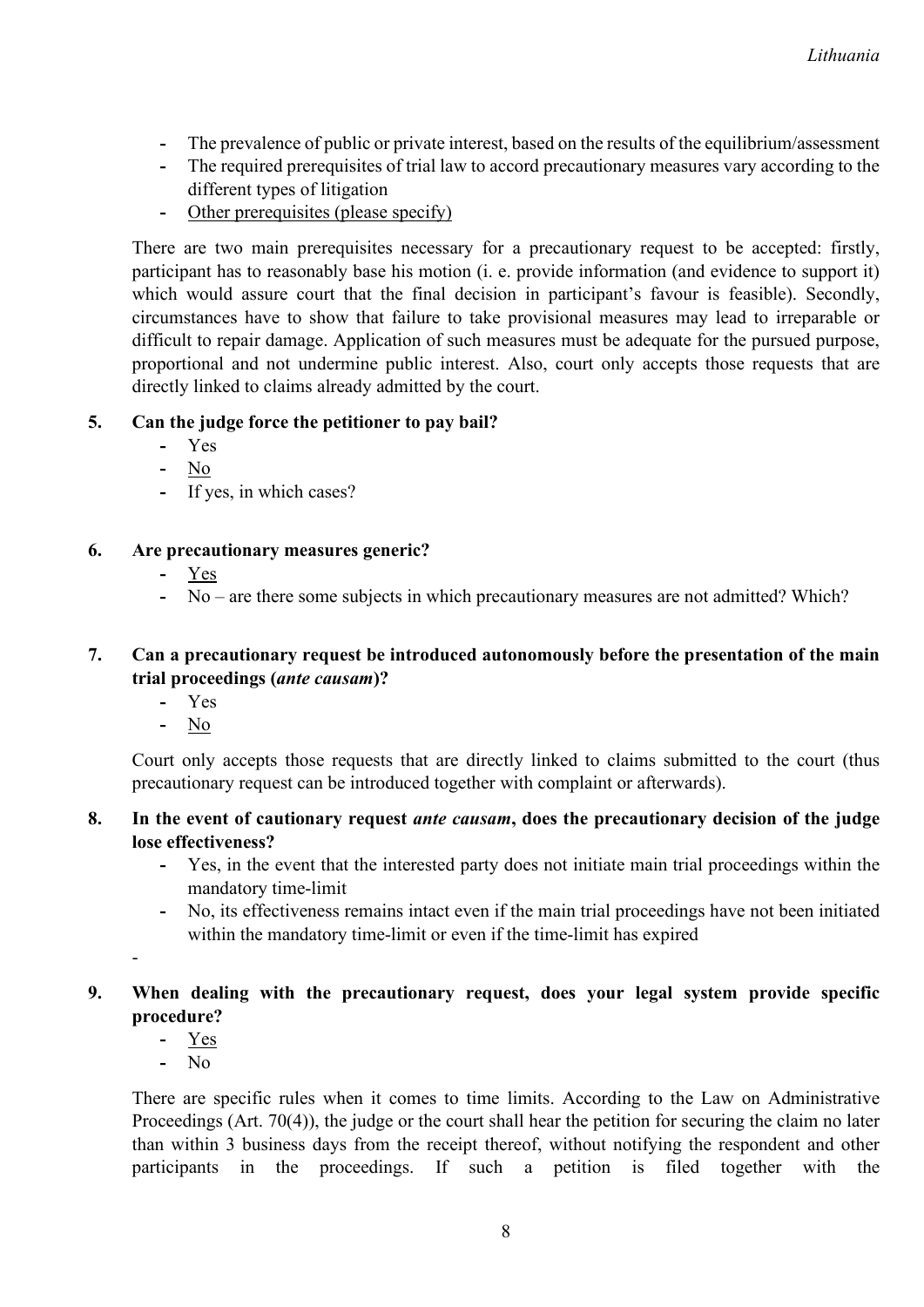complaint/application/petition, it shall be heard no later than within 3 business days from the acceptance of the complaint/application/petition.

However, where the court or the judge considers it is necessary to receive the opinion of the respondent and/or other participants, such application shall be examined within 10 business days from the day of its receipt or acceptance of the complaint/application/petition. In such case, the respondent and/or other participants in the proceedings are notified on the examination of the application for provisional measures and the time limit is set during which the respondent and/or other participants in the proceedings have to submit their opinions.

A separate appeal may be filed against the court order on the issues regarding the securing of claims. The court order to secure the claim shall be executed without delay.

It is also worth noting that where the injunctions are not complied with, the guilty persons shall be imposed with a fine by a court order in the amount of up to 300 EUR.

#### **10. Is the precautionary decision taken unilaterally or collegiately?**

- **-** Unilaterally
- **-** Collegiately
- **-** Collegiately, but in the event of extreme urgency, the precautionary decision can be taken temporarily by means of a simple unilateral decree

When the request is assessed by the judge of the first instance, it can be done unilaterally (if it is lodged together with a complaint or before the chamber of judges is composed). However, when the Supreme Administrative Court hears such case, the chamber composed of 3 judges renders a decision on the precautionary measures.

#### **11. During the discussion of the precautionary request, can the judge directly define the judgement on the merit?**

- **-** Yes (explain in which conditions)
- **-** No

Merits of the case remain untouched while decision on precautionary measures is evaluated. Application of one of precautionary measures only temporarily captivates *status quo* of certain legal relationship, but in no way influences the actual development of a trial.

#### **12. Can precautionary measures be challenged before the Supreme Court /Council of State?**

- **-** Yes
- **-** Yes, but only if they pass a test of eligibility
- **-** No

As the administrative courts in Lithuania exist within a frame of a two-tier system (a regional administrative court and the Supreme Administrative Court), one can lodge an appeal to the Supreme Administrative Court if a regional administrative court's decision on precautionary measures did not meet one's expectations.

#### **13. Can the Supreme Administrative Court / Council of State, as a precautionary measure, suspend the judgements on the merit of a judge of a lower level?**

- **-** Yes
- **-** No